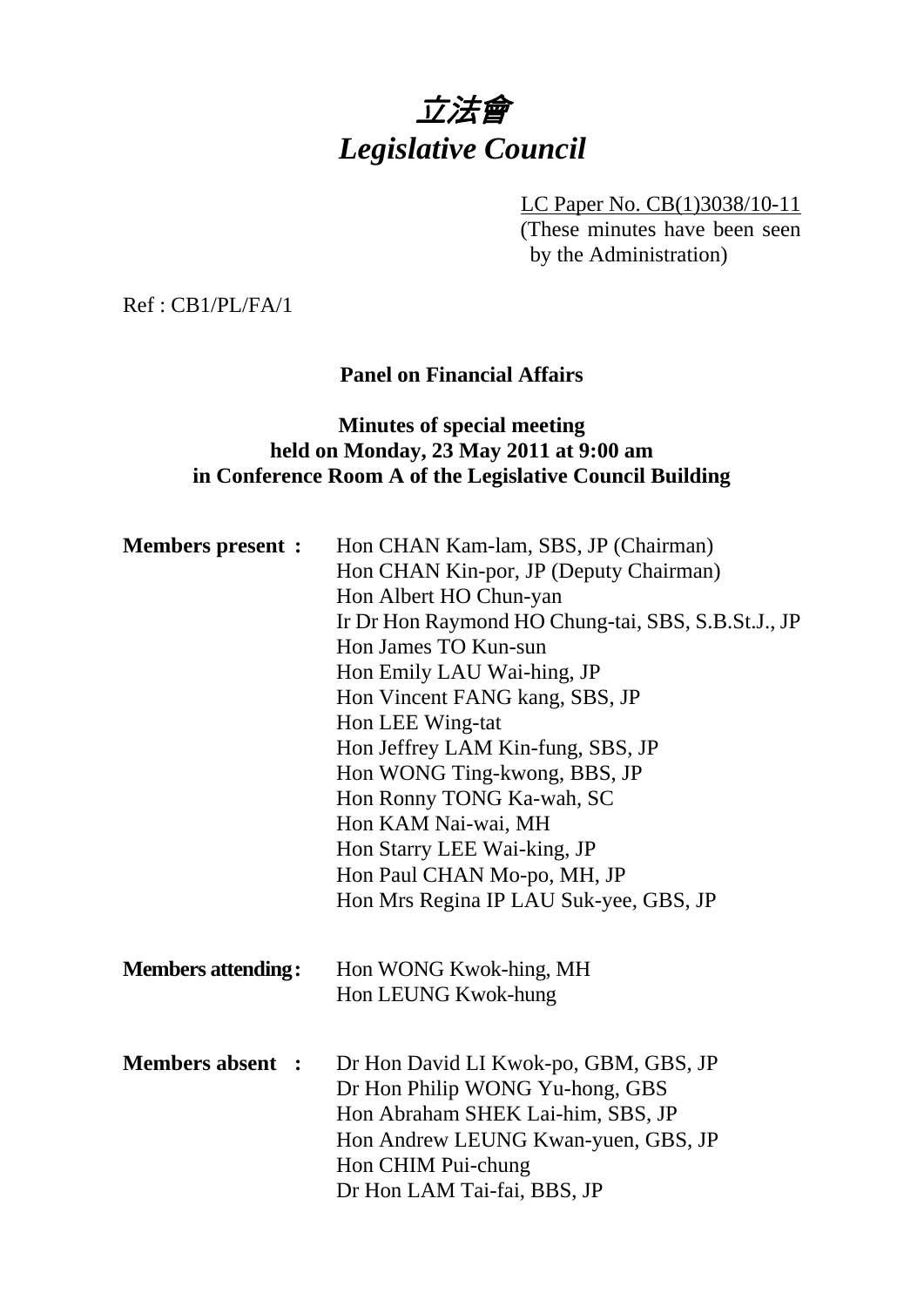| <b>Public officers</b><br>attending | $\ddot{\cdot}$ | <u>Agenda item I</u>                                                                                                  |  |
|-------------------------------------|----------------|-----------------------------------------------------------------------------------------------------------------------|--|
|                                     |                | Mr Norman CHAN, SBS, JP                                                                                               |  |
|                                     |                | <b>Chief Executive</b>                                                                                                |  |
|                                     |                | Hong Kong Monetary Authority                                                                                          |  |
|                                     |                | Mr Peter PANG, JP<br>Deputy Chief Executive (Development)<br>Hong Kong Monetary Authority                             |  |
|                                     |                | Mr Eddie YUE, JP<br>Deputy Chief Executive (Monetary)<br>Hong Kong Monetary Authority                                 |  |
|                                     |                | Mr Arthur YUEN, JP<br>Deputy Chief Executive (Banking)<br>Hong Kong Monetary Authority                                |  |
|                                     |                | Mr Howard LEE<br><b>Executive Director (Corporate Services)</b><br>Hong Kong Monetary Authority                       |  |
|                                     |                | <u>Agenda item II</u>                                                                                                 |  |
|                                     |                | Mr Anthony LI<br><b>Principal Assistant Secretary for Financial Services</b><br>and the Treasury (Financial Services) |  |
| <b>Attendance by</b><br>invitation  | $\ddot{\cdot}$ | Agenda item II                                                                                                        |  |
|                                     |                | Mr Charles GRIEVE<br>Senior Director of Corporate Finance Division                                                    |  |
|                                     |                | <b>Securities and Futures Commission</b>                                                                              |  |
|                                     |                | Mr Mark DICKENS                                                                                                       |  |
|                                     |                | <b>Head of Listing Division</b>                                                                                       |  |
|                                     |                | Hong Kong Exchanges and Clearing Limited                                                                              |  |
|                                     |                | Mr Wayne WONG                                                                                                         |  |
|                                     |                | Vice President, Listing Division                                                                                      |  |
|                                     |                | Hong Kong Exchanges and Clearing Limited                                                                              |  |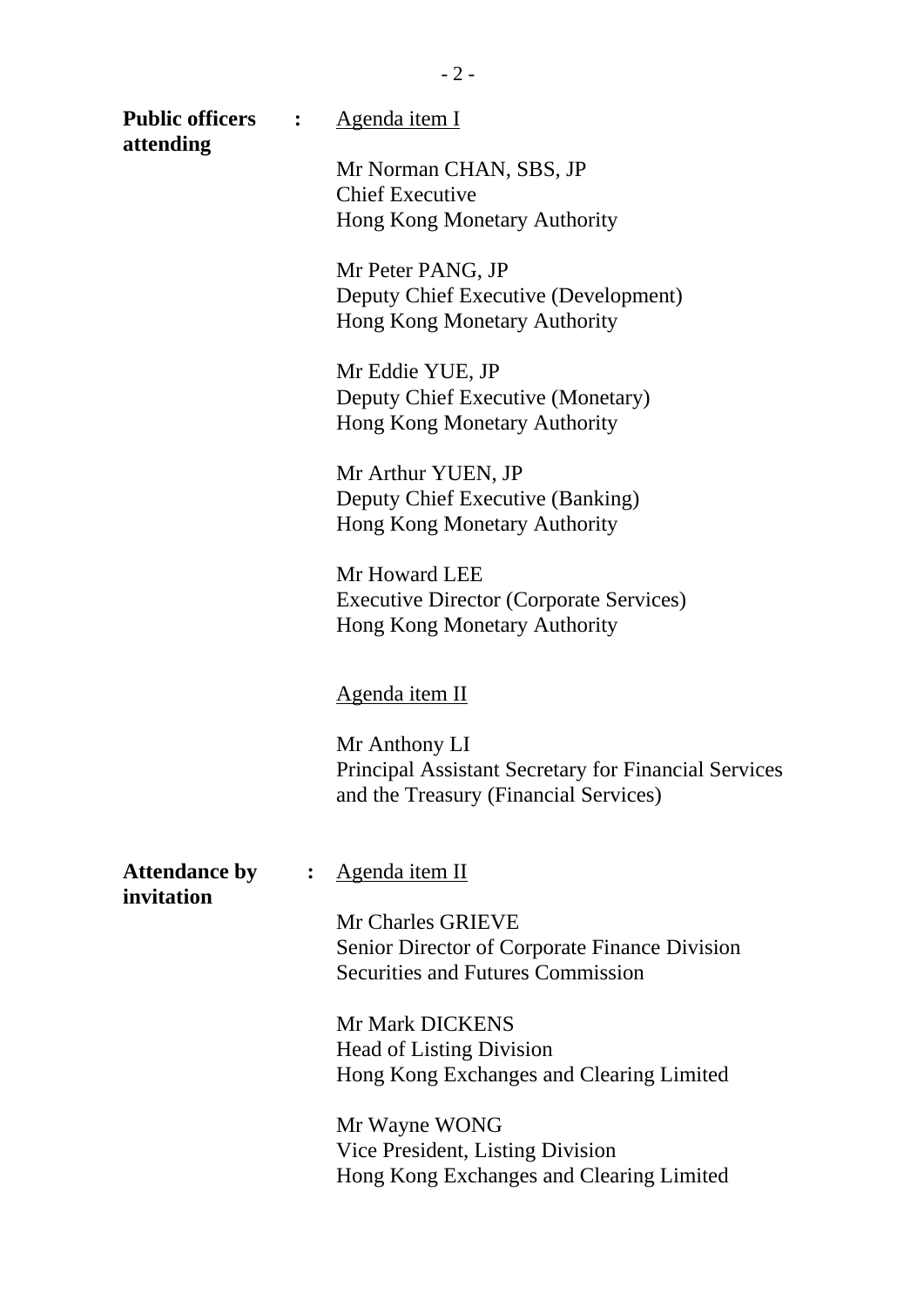| <b>Clerk in attendance :</b> Ms Anita SIT   | Chief Council Secretary (1)5     |
|---------------------------------------------|----------------------------------|
| <b>Staff in attendance :</b> Mr Timothy TSO | <b>Assistant Legal Adviser 2</b> |

Mr Noel SUNG Senior Council Secretary (1)5

Ms Haley CHEUNG Legislative Assistant (1)5

#### Action

#### **I Briefing on the work of Hong Kong Monetary Authority**

(LC Paper No.  $CB(1)2200/10-11(01)$  — Paper provided by the Hong Kong Monetary Authority)

#### Presentation

At the invitation of the Chairman, the Chief Executive, Hong Kong Monetary Authority (CE/HKMA), the Deputy Chief Executive (Development)/HKMA (DCE(D)/HKMA), the Deputy Chief Executive (Banking)/HKMA (DCE(B)/HKMA) and the Deputy Chief Executive (Monetary)/HKMA (DCE(M)/HKMA) gave a Powerpoint presentation on the work of the HKMA, covering assessment of risk to Hong Kong's financial stability, developments of Renminbi (RMB) business in Hong Kong, banking supervision and investment return of the Exchange Fund in the first quarter of 2011.

(*Post-meeting note*: The notes of the Powerpoint presentation LC Paper No. CB(1)2258/10-11(01) were issued to members via Lotus Notes e-mail on 23 May (Chinese version) and 3 June 2011 (English version).)

#### Discussion

#### *Property market*

2. Given the heated local property market, the measures taken by the Mainland authorities to suppress the Mainland property market and the appreciation of RMB, Mr WONG Kwok-hing expressed concern about the formation of a property market bubble in Hong Kong and the influx of capital from the Mainland to the local property market. Mr WONG enquired whether HKMA had undertaken any study on the impact of the influx of capital from the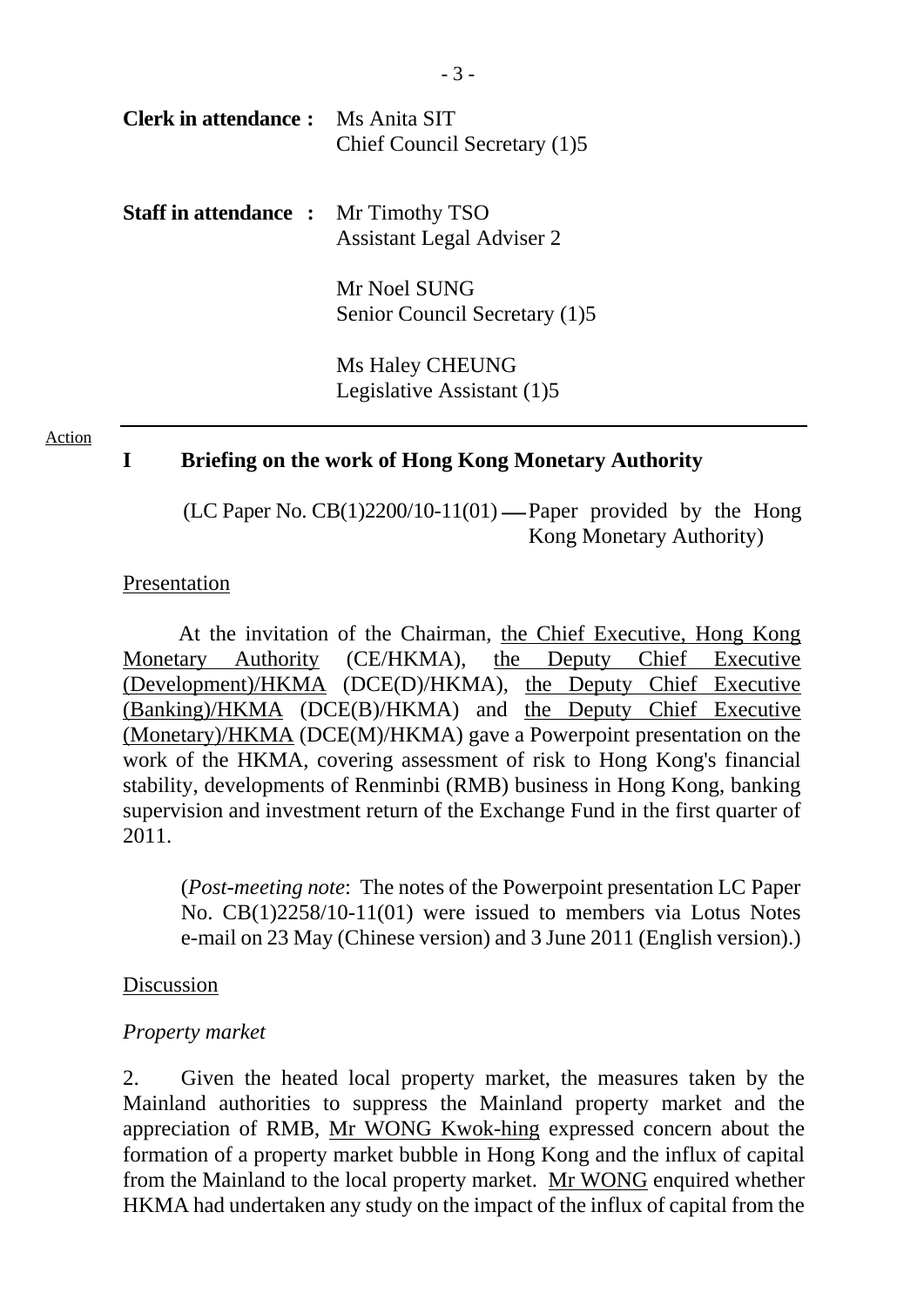Mainland on Hong Kong's property market. Mr WONG also enquired about HKMA's assessment of the trend of the interest rates for property mortgage loans in Hong Kong.

3. CE/HKMA responded that policies relating to the property market including the supply of land and public housing fell under the purview of the relevant Government bureaux. HKMA's work in relation to the local property market was premised on its statutory functions of, among others, maintaining the monetary and banking stability. Since October 2009, HKMA had introduced three rounds of prudential measures on banks' mortgage business, aiming at dampening the cyclical effects of the property market and upholding the stability of the banking sector. Hong Kong was a free and open economy allowing free flow of capital and HKMA therefore did not maintain data on the amount of capital from the Mainland invested in the local property market.

4. Ms Starry LEE remarked that while HKMA had the responsibility to maintain the stability of the banking and financial sectors, as part of the Administration, there were a number of measures HKMA could take to help counteract the overheated property market. Ms LEE enquired whether HKMA would consider issuing guidelines to banks setting limitations on the credit ratios for different types of economic activities, and/or for short, medium and long term loans.

5. CE/HKMA responded that the measures introduced by HKMA such as the imposition of maximum loan-to-value ratios for residential properties of different values and maximum debt-servicing ratio, and the requirement for banks to conduct stress tests for mortgage loan applicants focused on the risk management of banks. They were necessary to maintain the stability of the banking sector. HKMA would continue to ensure that credit growth would not be excessive, as it might result in higher risk of a property market bubble. HKMA was aware that any measures to lower the maximum loan-to-value ratios for mortgage loans might have an impact on genuine and/or first time home buyers, since the tightening up of banks' mortgage loan policy might reduce the amount of bank credit available to the mortgage loan applicants.

6. Mr LEE Wing-tat remarked that there had been indications of a property market bubble having been formed, e.g. property prices had risen by about 6 to 7% in the first quarter of 2011 and had already exceeded the 1997 level, and the affordability ratio of residential unit buyers had reached nearly 50% of their incomes. Mr LEE enquired whether HKMA had conducted any study on separation of the property market for local and overseas buyers. For instance, the Australian government had imposed restrictions on foreigners buying apartments in urban areas or re-sale of such flats to non-Australian residents. Mr LEE also enquired whether considerations would be given to introducing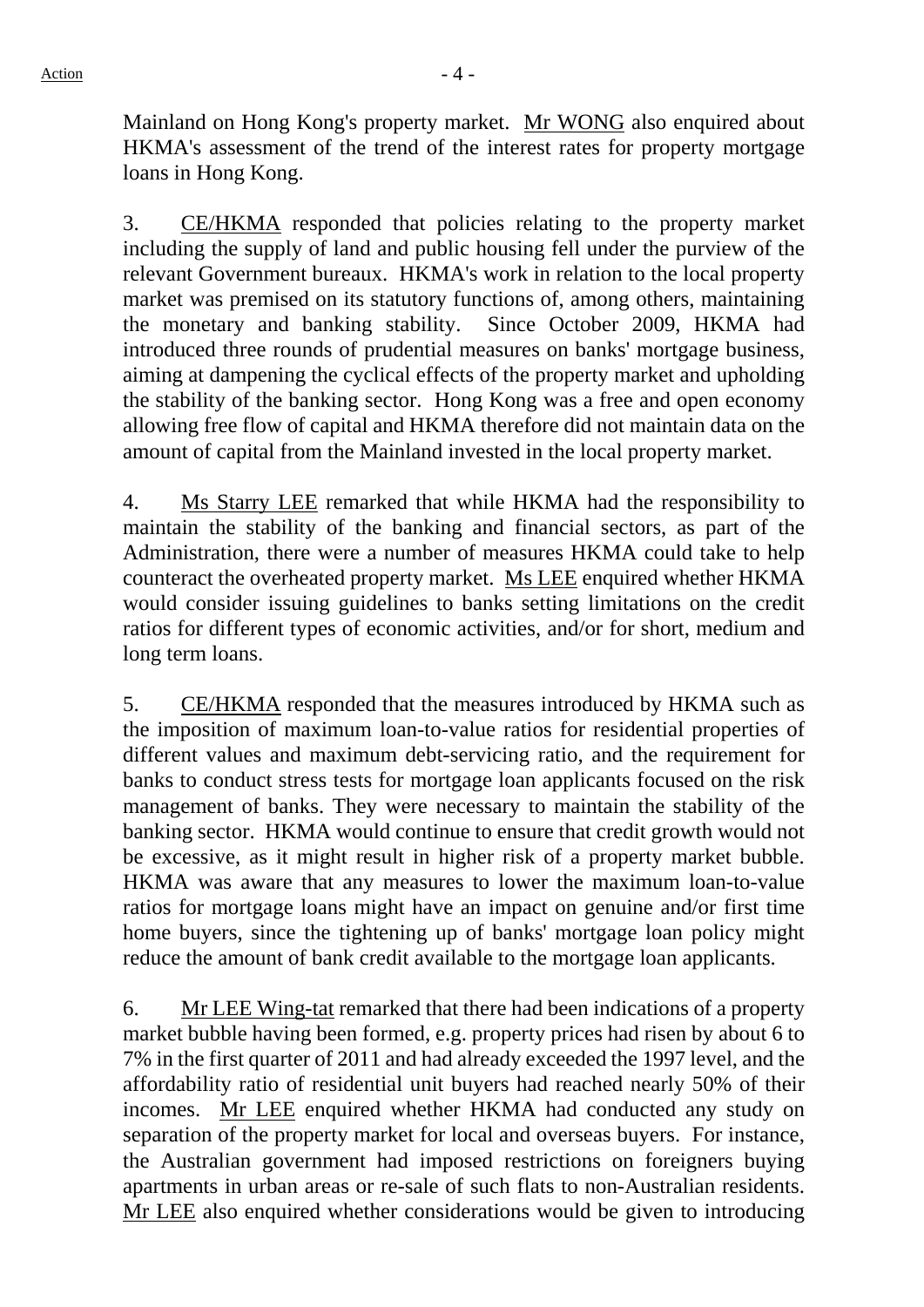different maximum loan-to-value ratios for mortgage loans granted to non-Hong Kong residents or mortgage loans granted to local residents who were not purchasing the residential unit for their own use.

7. CE/HKMA responded that whether there should be separate treatments for local and non-Hong Kong residents on purchase of property was a policy decision for the Government, and was outside the purview of the HKMA. The lowering of the maximum loan-to-value ratios for mortgage loans would help the banks manage their risks. In granting mortgage loans, banks had to comply with the maximum debt-servicing-ratio set by HKMA. HKMA regularly reminded banks on the importance of prudent risk management, especially in ascertaining the borrowers' income and repayment ability.

8. Mr Ronny TONG asked for information on the estimated amounts of RMB invested in the property market and securities in Hong Kong, and whether HKMA had taken any measure to prevent/combat money-laundering activities involving the use of RMB to purchase properties in Hong Kong, CE/HKMA agreed to find out whether the HKMA could provide the relevant information to the Panel.

9. Mr Paul CHAN requested that in order to assess the property market situation in respect of residential units of different sizes, HKMA should provide quantitative information (in tabular form) on residential mortgage lending for individuals and companies in respect of different flat sizes, with details on (a) the loan-to-value ratios and (b) the periods when mortgages were redeemed prematurely.

(*Post-meeting note*: The information provided by HKMA was circulated to members vide LC Paper No. CB(1)2488/10-11(01) on 16 June 2011.)

## *Interest rates for mortgage loans*

10. Pointing out that the interest rates for mortgage loans made in 1997 were usually set at levels above the prime rates, whereas currently the interest rates for mortgage loans were usually fixed at levels lower than the prime rates, the Deputy Chairman enquired about the reasons for such a change, and whether HKMA had assessed the impact on the borrowers if the interest rates for mortgage loans reverted to levels above the prime rates.

11. CE/HKMA responded that the interest levels for mortgage loans were set by market forces. Before 1997 the property market was very active, leading to strong demand for mortgage lending and high interest rates for mortgage loans. After the burst of the property market bubble in 1997, and as a result of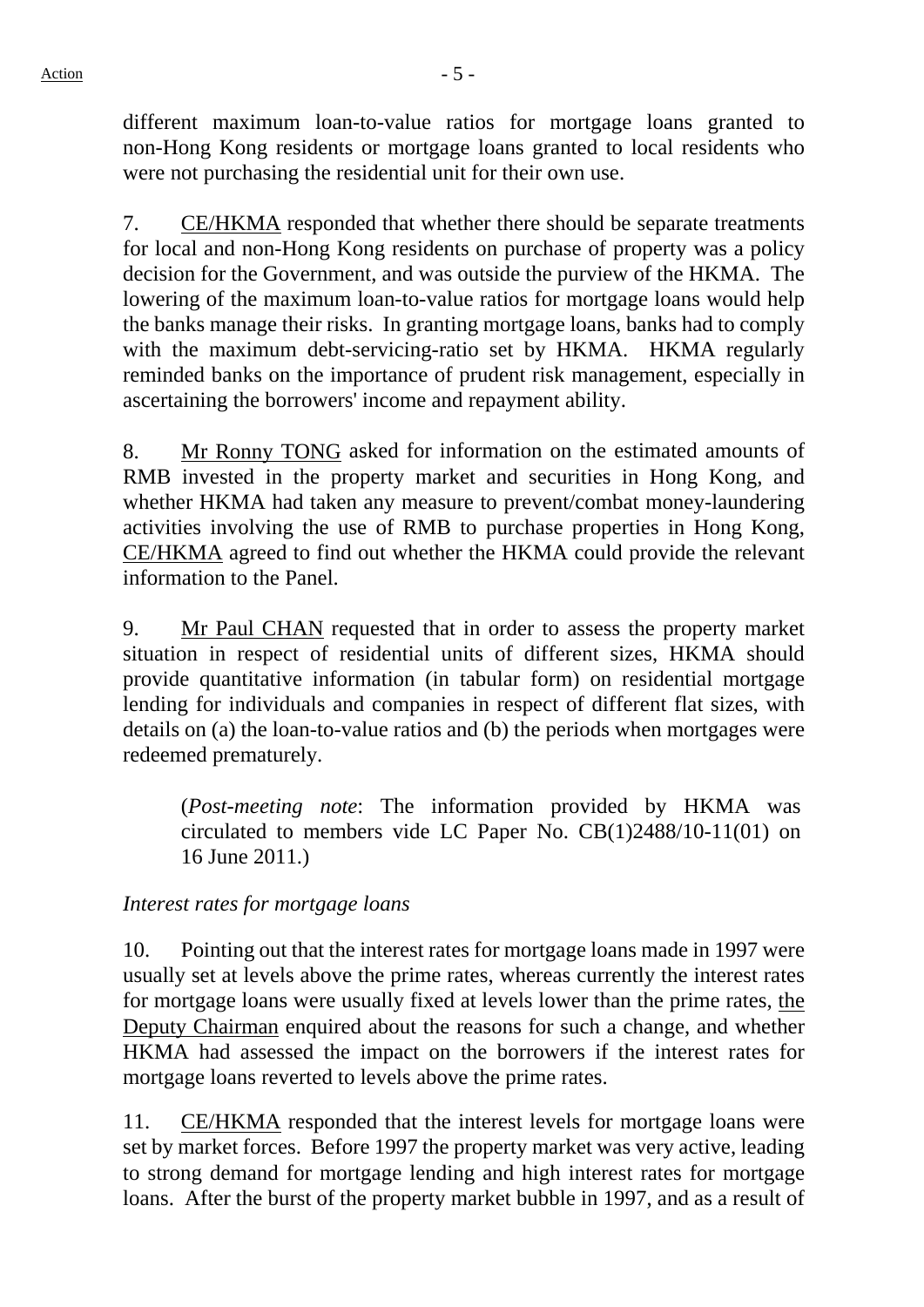other factors such as market competition for mortgage loan business and decrease in demand for residential properties, interest rates for mortgage loans trended downwards. As the demand for credit soared recently, the interest rates for new mortgage loans had risen again. The present low interest rate environment would not last forever, and the interest rate risk now was much higher than that in 1997.

#### *Positive mortgage data sharing*

12. Given that the percentage of bank customers giving consent for sharing data of their pre-existing mortgages had been low, Mr KAM Nai-wai expressed concern about the effectiveness of the positive mortgage data sharing scheme.

13. DCE(B)/HKMA responded that Authorized Institutions (AIs) had been sending out letters to their existing mortgage customers to seek their prescribed consent for the uploading of their pre-existing mortgage data to the credit reference agency – so far about 5% of the customers had provided consent. DCE(B)/HKMA pointed out that all new applicants for mortgage loans were required to make declarations in relation to their pre-existing mortgages and to give consent for a comprehensive checking on their existing mortgage loan data to be conducted. As such, the relevant database would be built up over time.

#### *Re-mortgage loans for Sandwich Class Housing Scheme*

14. Mr Ronny TONG was concerned that banks were reluctant to provide re-mortgage loans to owners of residential units under the Sandwich Class Housing Scheme. Mr TONG requested that HKMA should provide information on the reasons for banks refusing to provide such re-mortgage loans, and the relevant guidelines issued by HKMA to banks, if any.

(*Post-meeting note*: The information provided by HKMA was issued to members vide LC Paper No. CB(1)2488/10-11(01) on 16 June 2011.)

#### *Credit growth*

15. Noting that US dollar and Hong Kong dollar bank loans had grown by 68.2% and 17.6% respectively, Mr Vincent FANG enquired about the reasons for the significant growth in US dollar loans.

16. CE/HKMA responded that the demand for US dollar credit loans from Mainland enterprises was high in the past year and the growth was expected to continue in this year, as the interest rates for US dollar loans in Hong Kong were lower than those in the Mainland. The HKMA would continue to remind the banks the importance of prudent risk management in granting loans.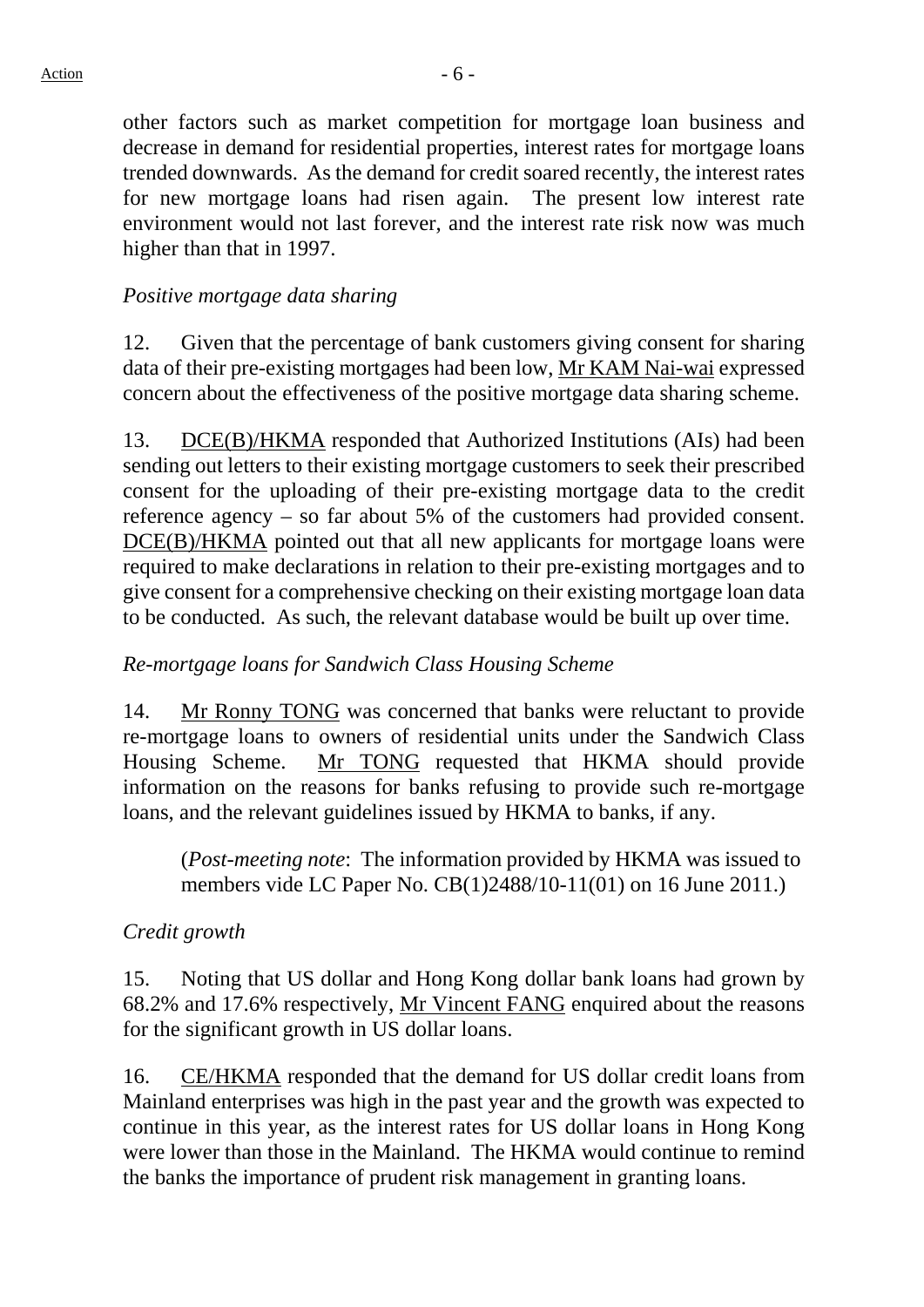17. Mr LEUNG Kwok-hung enquired whether HKMA had maintained any information in respect of Mainland enterprises investing in Hong Kong's property market.

18. CE/HKMA responded that the loans granted to Mainland enterprises mainly involved US dollars for investment in overseas projects rather than investment in the Hong Kong property market. DCE(B)/HKMA supplemented that since it would be difficult for the banks to verify the income proof of overseas buyers, the mortgage loans granted to overseas buyers were usually granted based on the value of the property. DCE(B)/HKMA pointed out that about 10% of mortgage loans approved last year were granted on the basis of the net worth of the borrowers.

19. Mr Ronny TONG expressed concern that many middle class and young people had been trapped in debts in using their credit cards, and banks charged relatively high interest on the outstanding balances of credit card accounts. Mr TONG enquired whether HKMA had issued any guidelines to banks to prevent indiscriminate issue of credit cards.

20. DCE(B)/HKMA responded that there had not been a marked increase in the rollover balances of credit cards recently. The credit growth in banks was mainly related to US dollar loans. HKMA had issued guidelines to Authorized Institutions (AIs) regarding prudent risk management on granting of loans. AIs would check the shared positive credit data of their clients in assessing applications for non-securitized loans. In response to Mr TONG's request, DCE(B)/HKMA undertook to provide information on the trend of rollover balances of credit cards and the extent to which the credit growth of the banking sector was attributed to the growth of rollover balances of credit cards.

(*Post-meeting note*: HKMA's response was issued to members vide LC Paper No. CB(1)2488/10-11(01) on 16 June 2011.)

# *Inflation*

21. Noting that the food and energy components were excluded from the US Core Consumer Price Index (CPI) (slide No. 11 of HKMA's Powerpoint presentation), Mr Albert HO enquired whether the Headline CPI in Hong Kong would be extremely volatile if the food and energy components were also included. Mr HO further enquired whether the Government could, through monetary and credit measures, suppress the price increases of food and fuel in order to alleviate the inflation pressure on the community.

22. CE/HKMA responded that different jurisdictions used different criteria to define and assess CPI. The rises in food and fuel prices would gradually and eventually affect, through the transmission mechanism, the Core CPI. From a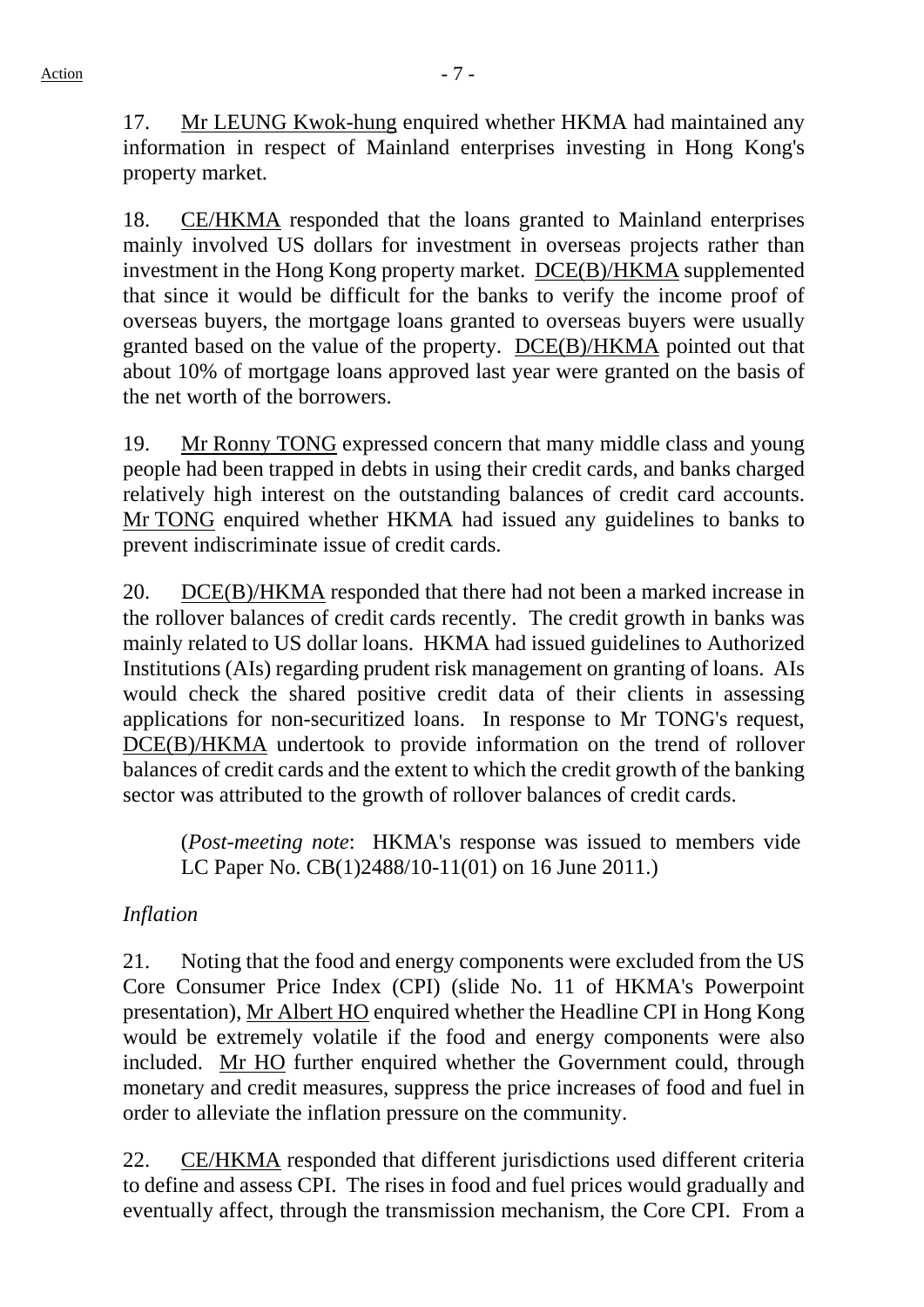currency policy angle, the US government did not consider that increases in interest rates would contain the increase in food and fuel prices effectively. CE/HKMA pointed out that the rental component constituted about 30% of the Core and Headline CPIs in Hong Kong. Since an increase in property prices would unavoidably lead to higher rentals, measures to slow down the cyclical effects on property prices would help relieve the inflationary pressure on the rental level. CE/HKMA remarked that HKMA was not in a position to implement measures to contain inflation in general.

23. Mr LEUNG Kwok-hung enquired whether HKMA had made an assessment on the impact of increased rentals on the operating costs of enterprises.

24. CE/HKMA responded that property prices and rentals were closely related. When property prices soared, rentals would rise. Enterprises had to find ways to address the challenge of rising rentals.

# *Development of Renminbi business in Hong Kong*

25. Noting that the amount of RMB deposits in Hong Kong had reached RMB451.4 billion by the end of March 2011, Mr Vincent FANG enquired whether the amount would continue to rise to RMB800 billion by the end of 2011.

26. DCE(D)/HKMA responded that the increase of RMB deposits was mainly a result of the net inflow of RMB from trade settlements and currency conversion to RMB by individual depositors. While it was difficult to estimate the total amount of RMB deposits as at end of 2011, the growth of RMB deposits was expected to continue steadily.

## *Warning system for financial crisis*

27. Given that the international regulatory bodies had discussed at different forums about ways to enhance global financial stability after the outbreak of the global financial crisis in 2008, Ir Dr Raymond HO enquired whether a fore-warning system had been devised by the international community against the emergence of future global financial crises.

28. CE/HKMA responded that after the recent global financial crisis, international financial organizations such as the Financial Stability Board, the International Monetary Fund, the Basel Committee on Banking Supervision, and the regulatory bodies of different jurisdictions including Hong Kong had implemented measures to reform the financial regulatory regimes, including putting in place a warning system against serious financial crises. So far the focus had been placed on the financial regulatory regimes in major developed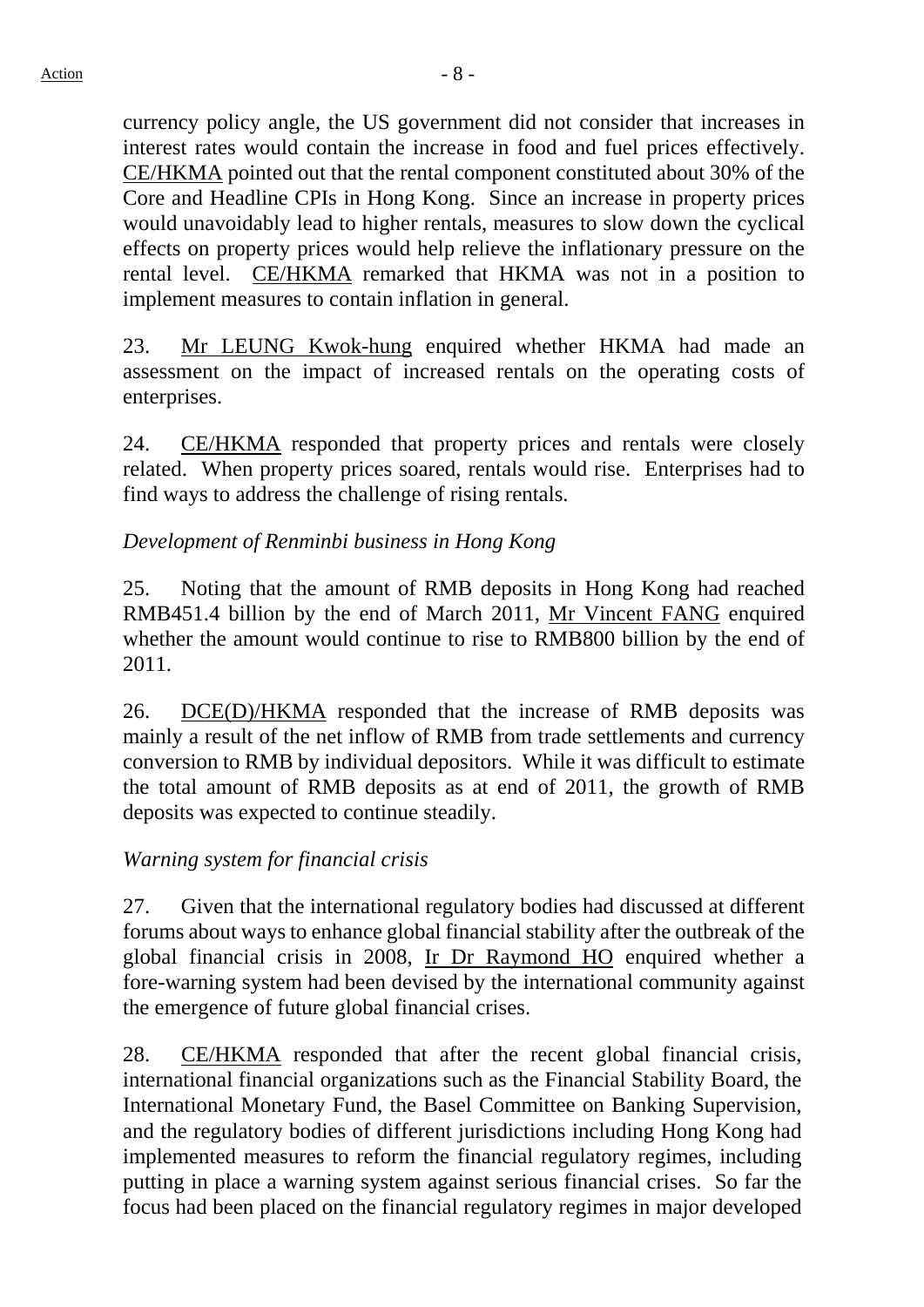financial markets, such as those in the US and Europe.

## *Economic situation in Japan*

29. Ir Dr Raymond HO enquired about the economic impact of the recent natural disaster and nuclear incident in Japan on Hong Kong, such as imports and exports, the property market, the retail sector and the tourism industry.

30. CE/HKMA responded that the recent natural disaster and nuclear incident in Japan would inevitably have short-term effect on the business activities between Hong Kong and Japan. Given the resilience of the Japanese economy, the business activities between Hong Kong and Japan would probably be restored to the previous level by the end of this year or early next year.

# *Lehman Brothers Minibonds Incident*

31. Mr KAM Nai-wai expressed concern that, despite the settlements reached between the banks and investors of Lehman Brothers related structured products, the outcome of the investigations into some 2 000 complaints relating to the Lehman Brothers Minibonds Incident had yet to be concluded. Mr KAM enquired how HKMA would monitor the repurchase arrangements for Lehman Brothers related structured products.

32. DCE(B)/HKMA responded that HKMA had completed the investigation into the great majority of the complaint cases related to the Lehman Brothers Minibonds Incident by March 2010, and proceeded to pursue disciplinary actions in the substantiated cases. The parties involved were entitled to have sufficient time to respond to HKMA's proposed disciplinary actions according to the established rules and statutory procedures. Announcements of the outcome of the investigations would only be made when all the necessary procedures had been completed. DCE(B)/HKMA added that the receivers of certain series of the Lehman Brothers Minibonds had been requested to expedite the recovery of the collaterals and payments to the holders of the relevant Minibonds.

## *Linked Exchange Rate System*

33. Given the increase in the circulation of and deposits in RMB in Hong Kong, the Deputy Chairman enquired whether the Administration had assessed the risk of the Hong Kong dollar being marginalized or even replaced by RMB in Hong Kong, and whether the Administration would consider ways to prevent such a change. The Deputy Chairman further enquired whether the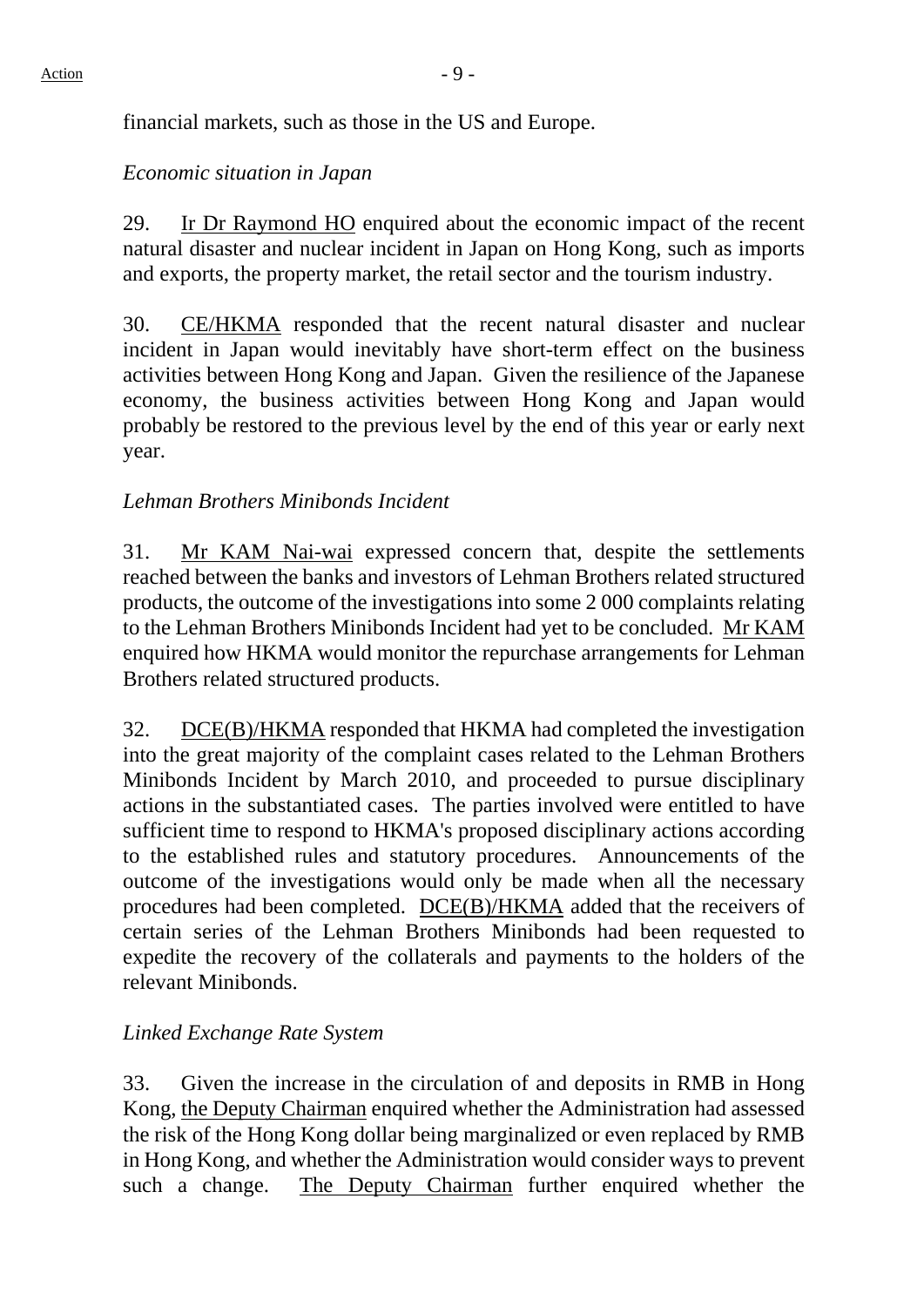Administration had considered pegging the Hong Kong dollar with RMB under the Linked Exchange Rate system.

34. CE/HKMA pointed out that two-thirds of the RMB450 billion deposits in Hong Kong came from trade activities between local or overseas enterprises and their Mainland counterparts. Hong Kong residents could also have converted some of their foreign currency deposits to RMB. It would be inaccurate and exaggerating to suggest that the Hong Kong dollar would be substituted by RMB. A local currency could only be considered being substituted by a foreign currency if local residents had lost confidence in their own currency and used a foreign currency for daily transactions. There was no sign whatsoever in Hong Kong that Hong Kong residents had lost confidence in the Hong Kong dollar. The increase in RMB deposits was a sign of Hong Kong being successful in developing itself into a major off-shore RMB centre.

# **II Policy issues relating to suspension of trading and subsequent buyback of four derivative warrants linked to the Nikkei 225 Index issued by Goldman Sachs Structured Products (Asia) Limited**

| (LC Paper No. CB(1)2104/10-11(01) — Letter dated 5 May 2011 from | James TO Kun-sun<br>$\mathsf{Hom}$<br>(Chinese version only)                                                             |
|------------------------------------------------------------------|--------------------------------------------------------------------------------------------------------------------------|
| LC Paper No. $CB(1)2248/10-11(01)$ —Paper provided               | the<br>by<br>Administration                                                                                              |
| LC Paper No. $CB(1)2234/10-11$                                   | — Background brief on regulation<br>of derivative warrants market<br>prepared by the Legislative<br>Council Secretariat) |

## Meeting procedures

35. Mr James TO said that the Chairman had twice turned down the requests from 高盛烏輪關注組 (hereafter referred to as the "Concern Group") to attend the Panel meeting to present their case in the incident. Given that the Concern Group wished to present information relating to the incident which was not covered in the Administration paper, Mr TO requested the Chairman to allow the Concern Group to brief members on their situation in the incident so as to facilitate the Panel's discussion of the relevant issues.

36. The Chairman said that he considered it not appropriate to accede to the Concern Group's request for attending this Panel meeting. He understood that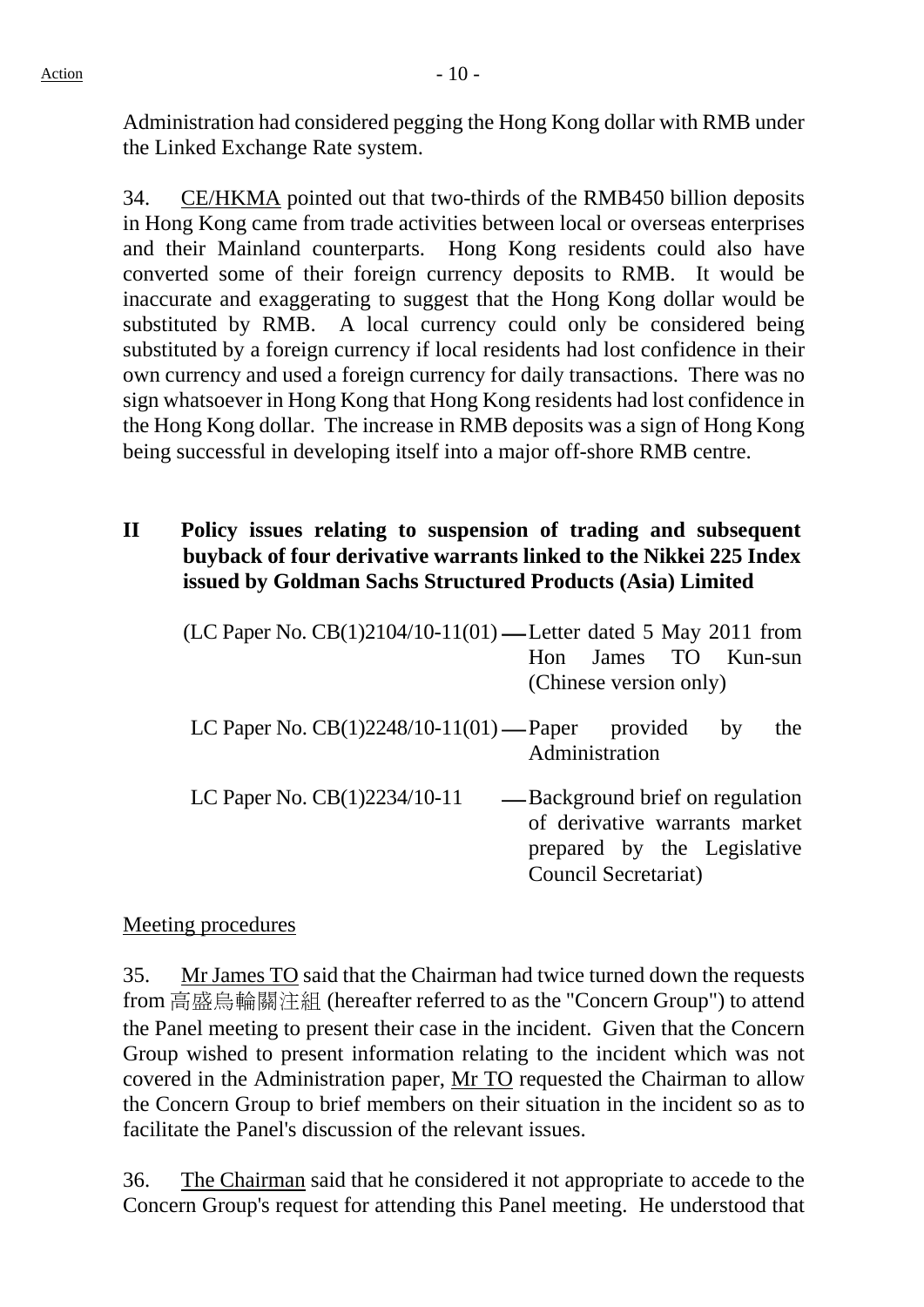the Concern Group had already lodged a complaint about the incident with the Complaints Division of the Legislative Council Secretariat, and arrangement was being made for representatives of the Concern Group to meet with Legislative Council Members, and adequate time would be given to the Concern Group to present their case to the Legislative Council Members.

37. Mr James TO asked whether the Chairman would consider arranging the Deputy Chairman to take over the chairmanship for this item in order to avoid a conflict of interest, as the Chairman was a non–executive director of the Securities and Futures Commission (SFC), and the subject under discussion involved accusations against the SFC. Moreover, the Chairman had not allowed the Group to present their case at the meeting.

38. The Chairman said that he did not accept that a conflict of interest situation existed, and reiterated that the Complaints Division had been dealing with the complaint lodged by the Concern Group. The Chairman said he would conduct the meeting according to the Rules of Procedure.

39. Mr James TO said that he wished to move a motion requesting the Deputy Chairman to take over the chairmanship for this item. Mr KAM Nai-wai said he would second the motion. Mr KAM said that based on the Rules of Procedure and House Rules, a motion moved by a member of the Panel should be dealt with by the Panel. The Chairman responded that a motion which was unrelated to the item under discussion would not be dealt with by the Panel.

40. Mr James TO and Mr KAM Nai-wai requested the Assistant Legal Adviser 2 (ALA2) to advise on the relevant rules/procedure. At the invitation of the Chairman, ALA2 advised that according to Rule 83A of the Rules of Procedure, a Member should not move any motion or amendment relating to a matter in which he had a pecuniary interest, whether direct or indirect, or speak on any such matter, except where he disclosed the nature of that interest. Rule 84 of the Rules of Procedure covered voting or withdrawal by a Member upon any question in which the Member had a direct pecuniary interest. In the past, there were cases where the chairman of a Panel/committee had on his/her own volition chosen not to chair a meeting in view of possible perceived conflict of interest. As far as the Rules of Procedure were concerned, there was not any rule prohibiting the chairman of a committee from chairing a meeting on grounds of conflict of interest.

41. Mr LEUNG Kwok-hung asked whether the Chairman considered that, as a non-executive director of SFC, there was a conflict of interest for him to chair the meeting for discussion of the incident.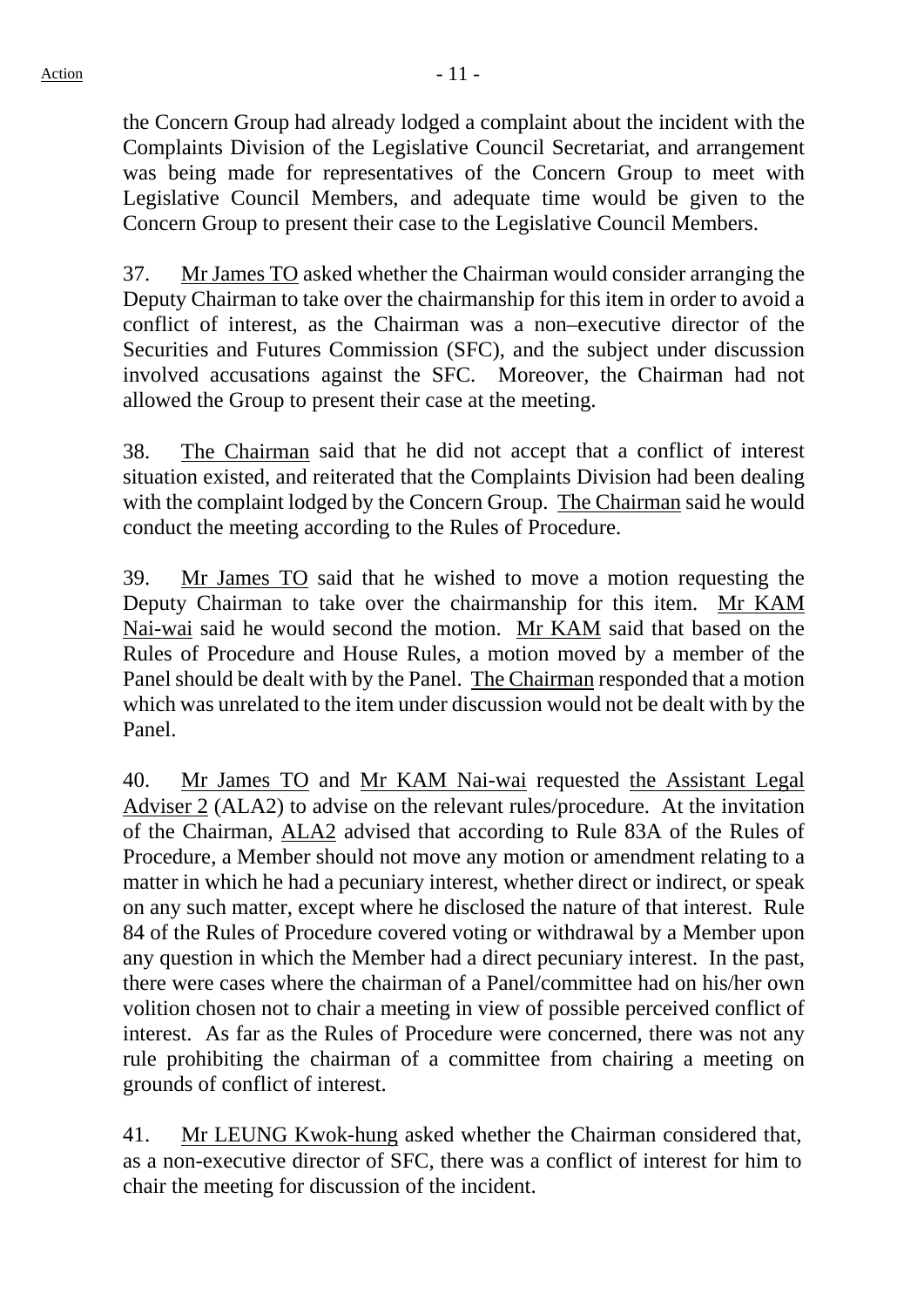42. The Chairman remarked that there was no conflict of interest for him to chair the meeting for discussion of issues relating to the incident, and he had declared that he was a non-executive director of SFC.

43. The Principal Assistant Secretary for Financial Services and the Treasury (Financial Services) (PAS(FS)) and the Head of Listing Division, Hong Kong Exchanges and Clearing Limited (H(L)/HKEx) briefed members on the listing and regulation of listed structured products under the Listing Rules, the suspension of trading of four derivative warrants linked to the Nikkei 225 Index issued by Goldman Sachs Structured Products (Asia) Limited (GS) on 31 March 2011 and subsequent buyback thereof, by highlighting the salient points in the paper.

## Discussion

44. Mr James TO said that he had to reprimand the Chairman for being in a conflict of interest position and disallowing the victims concerned to provide supplementary information on the incident to facilitate members' discussion of the item. Mr TO demanded to put on record that he had made a reprimand on the Chairman.

45. The Chairman remarked that Mr James TO, in repeating similar remarks, was distracting the Panel from the discussion of the agenda item, and there should be sufficient justifications if Mr TO wanted to reprimand him as the Chairman. The Chairman said that he would not accept such a reprimand. The Chairman reiterated that he was not in a conflict of interest position in chairing the meeting. The Chairman said that in keeping on arguing the conflict of interest issue, Mr James TO was doing injustice to the Chairman and other members.

46. Mr James TO remarked that members were discussing the responsibilities of the SFC, including that of the Chairman as a non-executive director of SFC, the HKEx and the Government in the incident. Mr TO opined that as the Chairman was a non-executive director of SFC, he would be in a conflict of interest situation if he continued to chair the meeting. Given that the Government had indicated that the error in the listing documents of the relevant warrants was very obvious, Mr TO remarked that SFC and HKEx, which charged a fee for authorizing the listing of the warrants, should be held accountable for the errors made in the listing documents. Mr TO queried how SFC and HKEx could overlook the mistakes. Mr TO was concerned that if an issuer could unilaterally modify the terms and conditions in the listing documents of a derivative warrant, and HKEx and SFC allowed such modifications, the interests of investors would not be protected. Mr TO pointed out that paragraph 25 of the HKEx's paper clearly stated that modifications to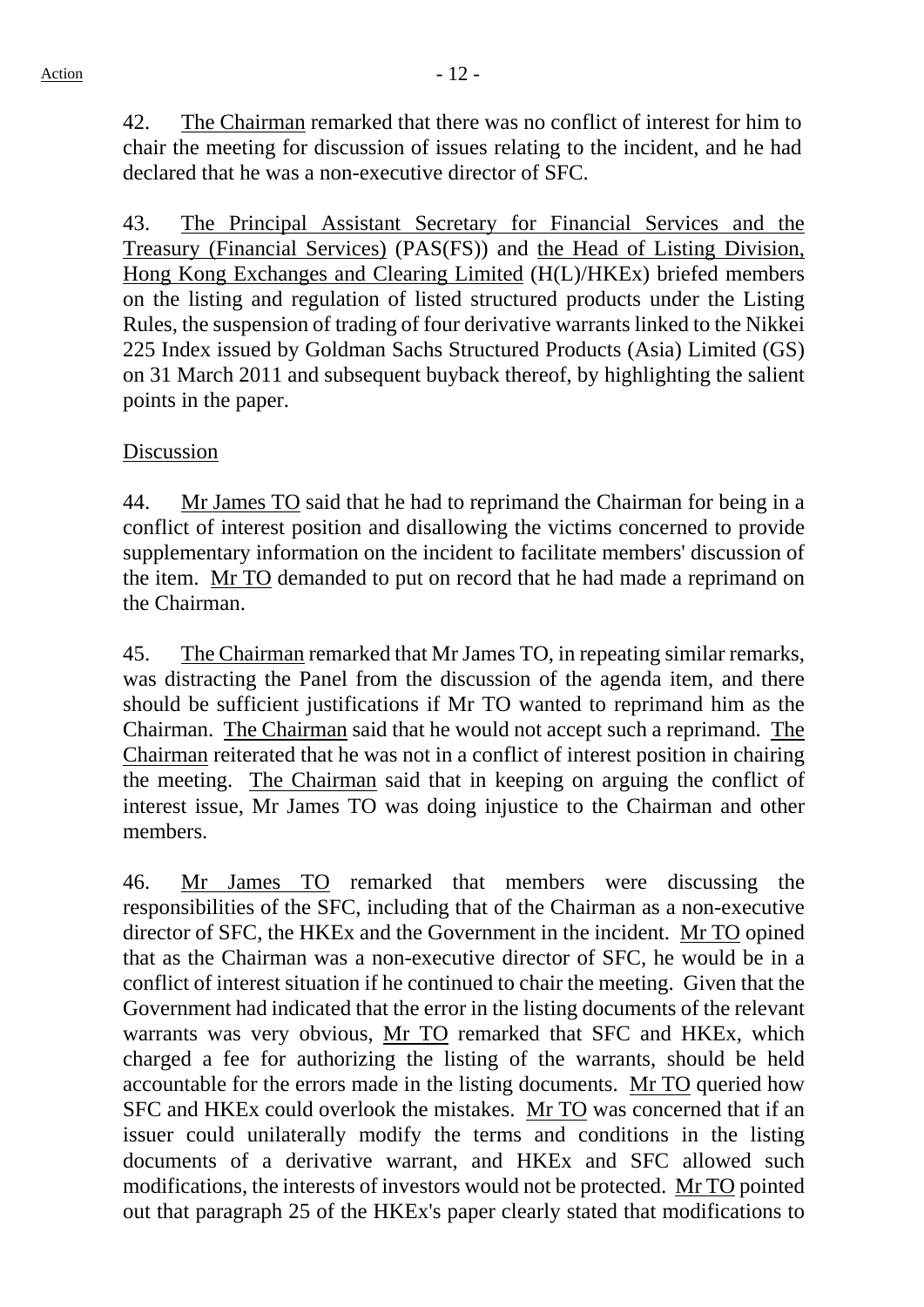the terms and conditions should be approved by the Stock Exchange of Hong Kong. Mr TO remarked that many market participants, including former executive directors of SFC and HKEx, had expressed concern about protection of investors' interests if the issuers of derivative warrants were allowed to modify the terms and conditions at any time. Many market participants opined that the issues relating to the GS warrant incident should be reviewed so as to ensure that the Hong Kong stock market operated in a fair and orderly manner. Mr TO pointed out that for some investors who bought the warrants concerned, the prices of the warrants were twice their purchase prices on 31 March 2011 before the trading of the warrants was suspended. After the suspension of trading, the warrants would not have any market value and Goldman Sachs made a buyback offer of just 10 % over the purchase prices of the warrants. Mr TO was disappointed that the HKEx would consider such a mean offer fair and reasonable. If such an arrangement was accepted, investors would lose their confidence in Hong Kong's stock market. Mr TO reiterated that the Concern Group should be allowed to present their cases to provide the Panel with a clear picture of the incident.

47. Mr LEUNG Kwok-hung remarked that ALA2's advice was that there was no provision in the Rules of Procedure governing the situation where the chairing of a meeting by a Member might give rise to conflict of interest. Mr LEUNG opined that if the Chairman who might have a perceived conflict of interest in the incident would withdraw from chairing the meeting, it would facilitate discussion of the agenda item.

48. The Chairman said that he was not involved in any conflict of interest in the incident and he would continue to chair the meeting.

49. Mr LEUNG Kwok-hung opined that given that SFC and HKEx were vested with the functions and powers to protect the interests of investors and authorize the issue of listed structured products, SFC and HKEx were evading their responsibilities when they took the stance that the investors who were not satisfied with the buyback offer provided by GS should seek redress from the court. Mr LEUNG asked whether SFC and HKEx would provide financial support to the investors concerned to take litigation actions against GS. Mr LEUNG remarked that SFC had the powers to impose sanctions on GS and yet it had done so little to protect the interests of investors. Mr LEUNG queried whether any SFC staff members were former employees of GS or were planning to join GS. Mr LEUNG was dissatisfied that the issuers of structured products were permitted to alter the terms and conditions of the agreements for sale of structured products, which would not be allowed in any other kinds of business.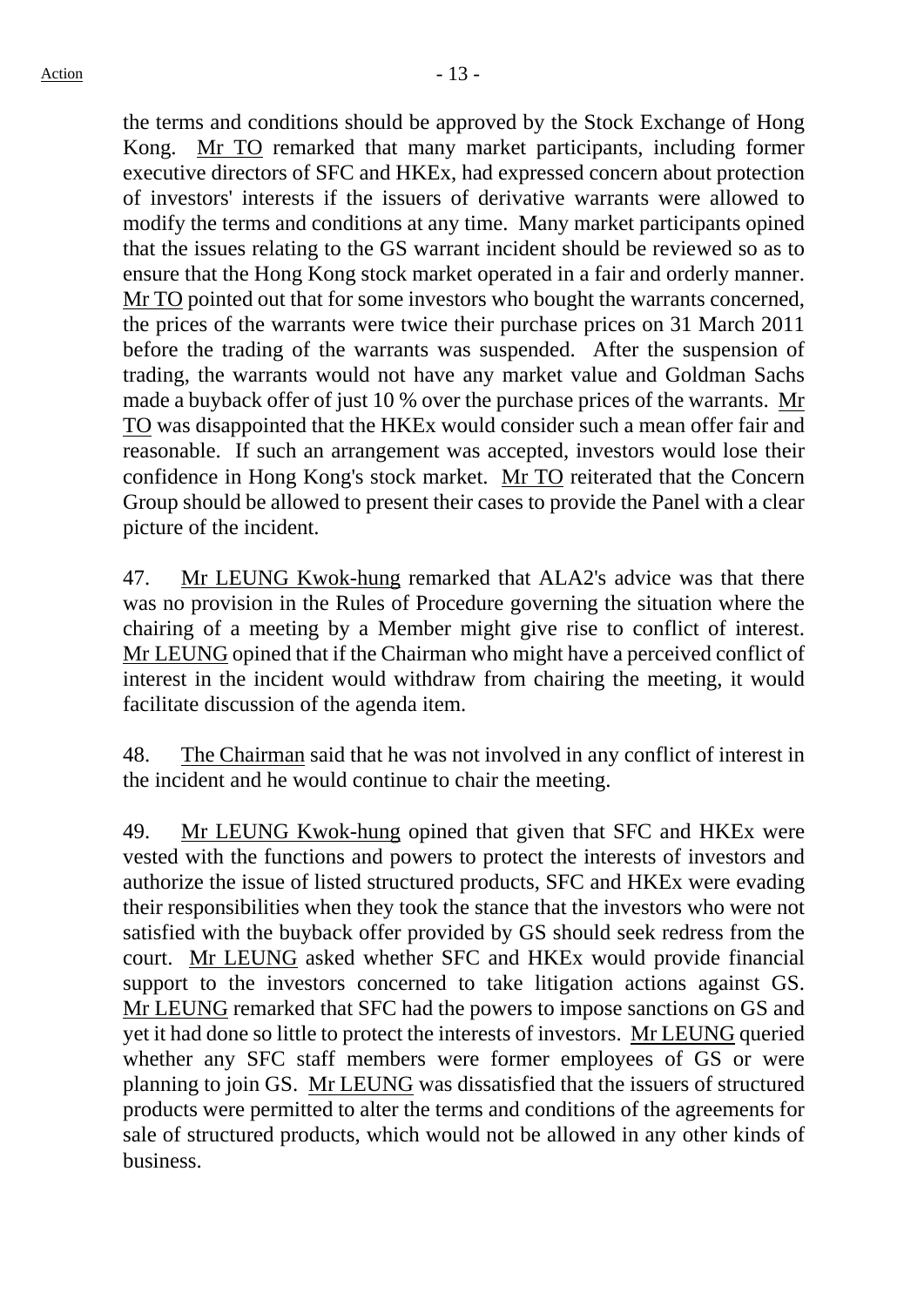50. Mr KAM Nai-wai queried why the Chairman did not request SFC to provide a paper on the issue.

51. The Chairman said that the Clerk to the Panel had written to the Administration requesting it to co-ordinate with the parties concerned to provide a consolidated paper to the Panel for discussion of the issue. PAS(FS) pointed out that as indicated in paragraph 3 of the paper, SFC had reviewed the paper prepared by HKEx and SFC's comments had been incorporated into the paper.

52. Mr KAM Nai-wai enquired, given that SFC and HKEx authorized the issue of the structured products concerned, and allowed GS to change the terms and conditions of the listing documents, whether SFC and/or HKEx would shoulder the responsibility of compensating the investors.

53. H(L)/HKEx responded that the amendment clause was commonly used in the listing documents of structured products in Hong Kong and overseas markets, and it was the first time the clause had been invoked in Hong Kong in more than 20 years, despite the fact that over 14,000 structured products were issued each year. The legal advice given to HKEx was that GS was entitled to make the amendment to the listing documents of the derivative warrants. As far as compensation was concerned, HKEx had offered GS general guidance on the principles it believed GS should follow in formulating a compensation proposal to warrant holders in the interest of maintaining confidence in a fair and orderly warrant market, including allowing freedom for an individual to pursue any legal claims that they might consider they had against the issuer if their warrants expired in-the-money, and giving warrant holders sufficient time to consider GS's proposals. H(L)/HKEx stressed that the buyback arrangements were GS's proposals, and HKEx had not endorsed the arrangements. GS decided the payment amounts, and was concerned that there might be institutional investors among the parties affected. If investors were dissatisfied with GS's proposals, GS might have to modify the proposals. The Stock Exchange of Hong Kong would not rule whether the proposals were adequate.

54. Noting H(L)/HKEx's advice that the amendment clause had been included in the listing documents for all derivative warrants and other structured products in line with international practice in the past 20 years, the Deputy Chairman enquired how, as an international financial centre, Hong Kong could strike a balance between protecting the interests of investors and the contractual rights of issuers. The Deputy Chairman pointed out that the purchase contracts for derivative warrants were entered into based on mutual agreement, and did not require endorsement by the Stock Exchange of Hong Kong or SFC.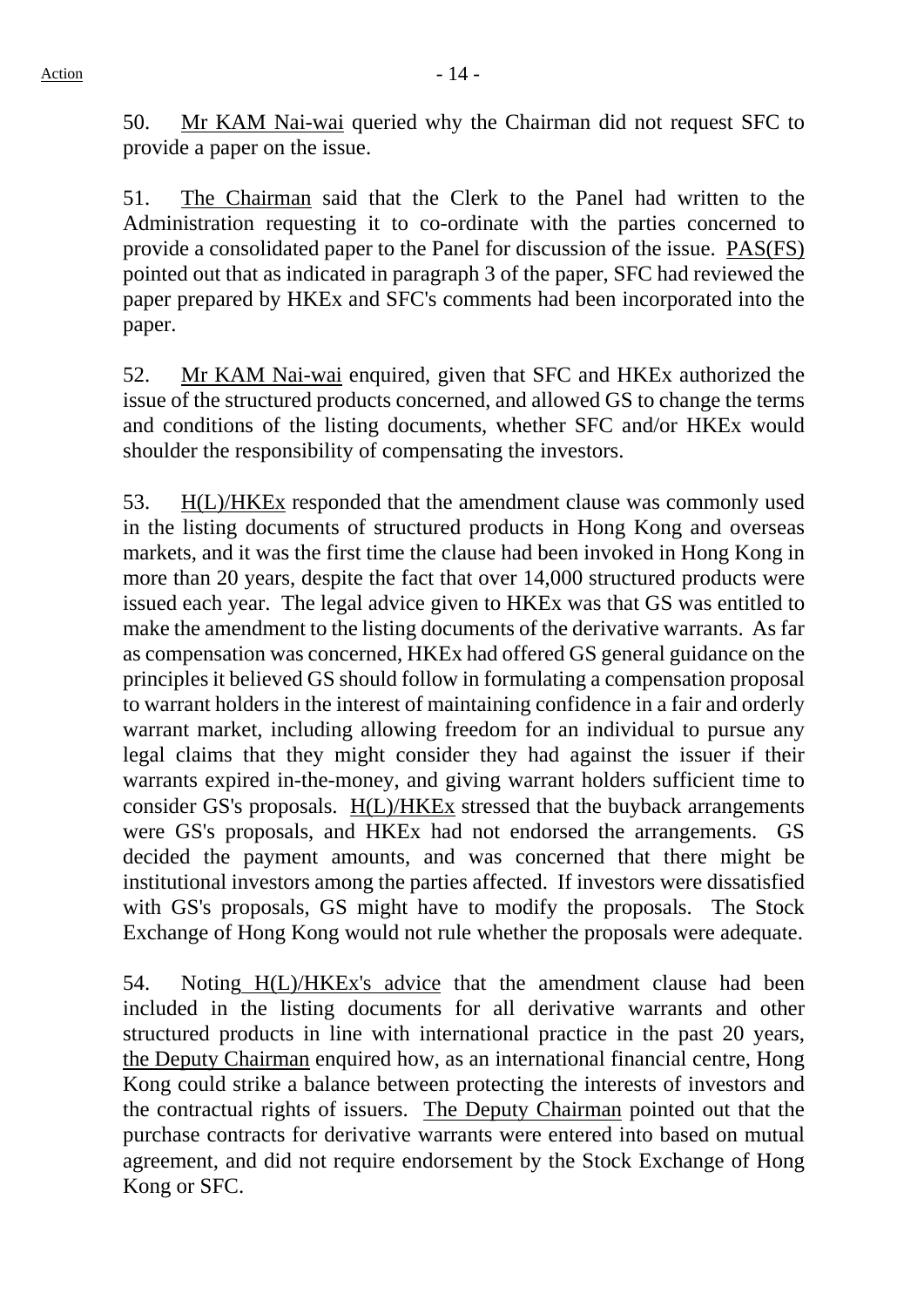55. PAS(FS) concurred that a balance had to be struck between smooth operation of the stock market and protection of investors. PAS(FS) said that the crux of the issue was whether the error in the formulae for the Cash Settlement Amount of the derivative warrants concerned was an obvious error which could be amended by the issuer. Based on the legal advice obtained by the Stock Exchange of Hong Kong and the issuers, the error in the formulae was an obvious error. It had no relevance to the existing arrangements for regulation of the listing and trading of derivative warrants.

56. The Deputy Chairman pointed out that as a result of the error made by GS, the trading of the relevant derivative warrants had to be suspended. The Deputy Chairman enquired about the role of the Government in assessing whether the buyback offer made by GS was reasonable or not.

57. PAS(FS) responded that the Stock Exchange of Hong Kong had offered GS general guidance on the principles it believed GS should follow in formulating a compensation proposal to warrant holders in the interest of maintaining confidence in a fair and orderly warrant market. Whether the buyback proposals made by GS was reasonable and acceptable would be a matter for the investors to decide.

58. Noting the rapid upsurge of the number of bull and bear contracts, and derivative warrants contracts authorized to be listed in the Hong Kong stock market, Ms Starry LEE expressed concern that the Stock Exchange of Hong Kong was in a conflict of interest situation as it would earn more income in allowing more derivative products to be listed in the Hong Kong stock market, and yet it was responsible for authorization of the listing and regulation of the trading of the products.

59. PAS(FS) responded that in authorizing the listing of derivative structured products in the Hong Kong stock market, the Stock Exchange of Hong Kong had to ensure that the listing of the products was in compliance with the relevant Listing Rules authorized by SFC under the Securities and Futures Ordinance (Cap. 571) (SFO), including the requirements in Listing Rule 15A which covered provision of the information of the issuers, the disclosure requirements etc. In addition, all the fees charged by the Stock Exchange of Hong Kong had to be approved by SFC. PAS(FS) stressed that the existing arrangements for authorization of the listing of structured products and regulation of the trading of the products were in line with international practices, and there was no conflict of interest for the Stock Exchange of Hong Kong to authorize the issue of the products, and regulate the trading of the products. The Senior Director of the Corporate Finance Division, SFC (SD(CF)/SFC) supplemented that there were different arrangements in different jurisdictions for authorization of the listing of structured products. In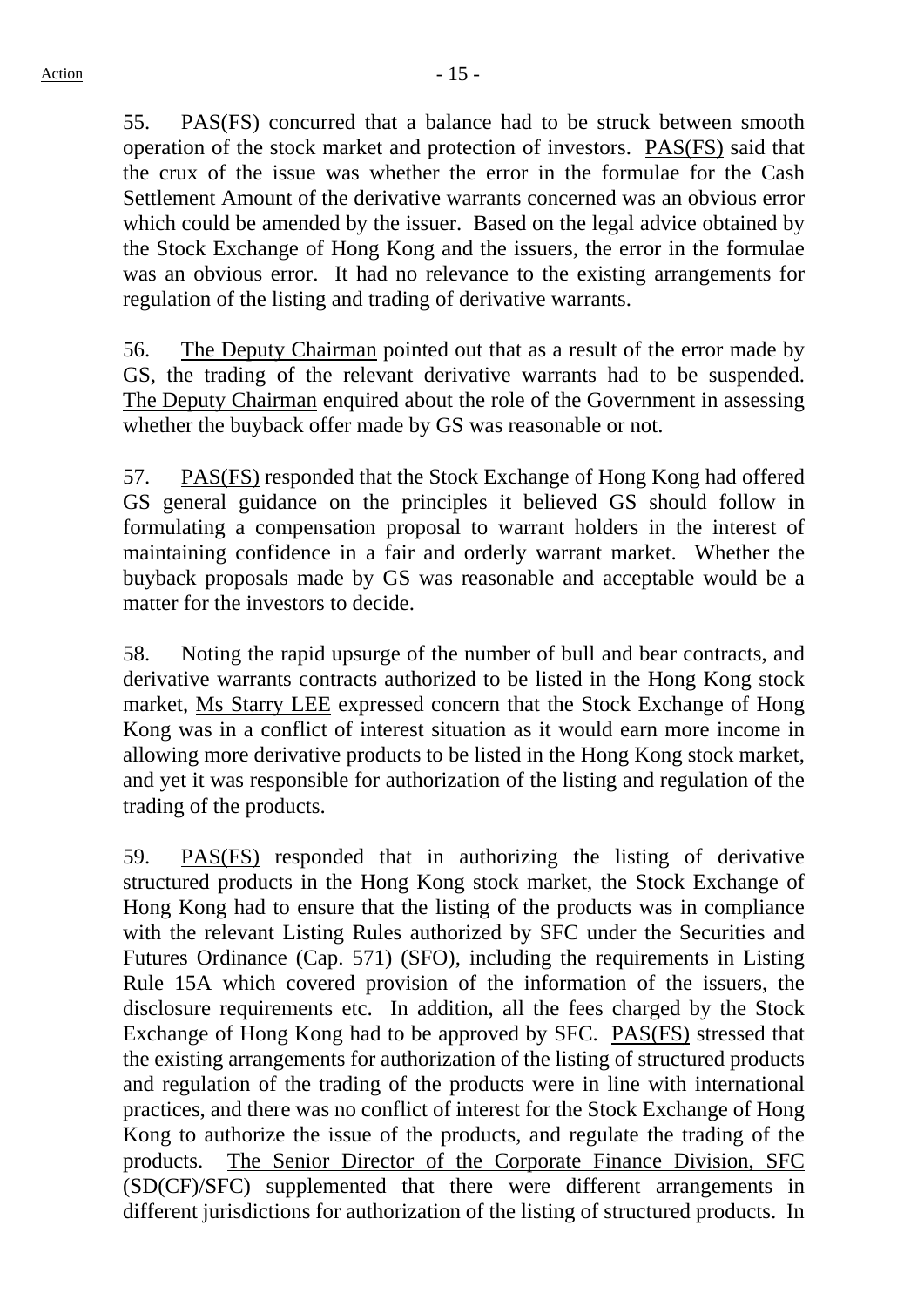places where a lot of structured products were listed in the stock exchange each year, such as Germany, individual approval for issue of each derivative warrant was not required. The stock exchange in Germany only processed the listing of derivative warrants rather than authorizing the listing of the products.

60. Ms Starry LEE requested the Administration to provide information on the practices of overseas jurisdictions on the regulation of listed structured products, e.g. whether the same body was responsible for approving the listing and regulating the trading of listed structured products, and to address the issue of whether the present arrangement that the Stock Exchange of Hong Kong was responsible for approving the listing and regulating the trading of listed structured products would give rise to a conflict of interest.

(*Post-meeting note*: The information provided by HKMA was circulated to members vide LC Paper No. CB(1)2501/10-11(01) on 16 June 2011.)

61. The Chairman said that given that HKEx had authorized the issue of the derivative warrants concerned, market participants would consider that the error in the formulae for Cash Settlement Amount was unforgivable. Any alteration of the terms and conditions of the listing documents after the warrants had been traded in the market was inappropriate. The investors concerned should be compensated for any loss resulting from the error. The regulatory bodies should also consider whether sanctions should be imposed on the issuer regarding the error. The Chairman enquired whether HKEx was aware of the number of transactions on the warrants concerned on 31 March 2011, and the number of investors who had accepted the buyback offer of GS. The Chairman was of the view that if the trading of the relevant warrants was suspended earlier, the impact of the incident on the investors would be reduced.

62. H(L)/HKEx responded that 106 transactions of the four derivative warrants concerned were recorded on 31 March 2011, involving 38 investors. As the case might be heard by the Listing Committee of HKEx, he had to be cautious about his comments on the case at the meeting. H(L)/HKEx said that a number of issues had to be considered in dealing with the incident, namely the making of the error in the formulae for Cash Settlement Amount, the delay in correcting the error, the fact that GS had not acted earlier until the relevant derivative warrants had been traded in the market for more than an hour, the need to uphold the integrity of the market and restore the confidence of investors, the adequacy of the compensation arrangements, and adequacy of communications with the investors. H(L)/HKEx pointed out that while disciplinary actions might be considered in relation to the incident, HKEx would take time to impose any disciplinary actions as it did not have investigation power and would need to rely on voluntary co-operation. H(L)/HKEx remarked that one of the sanctions that could be considered by the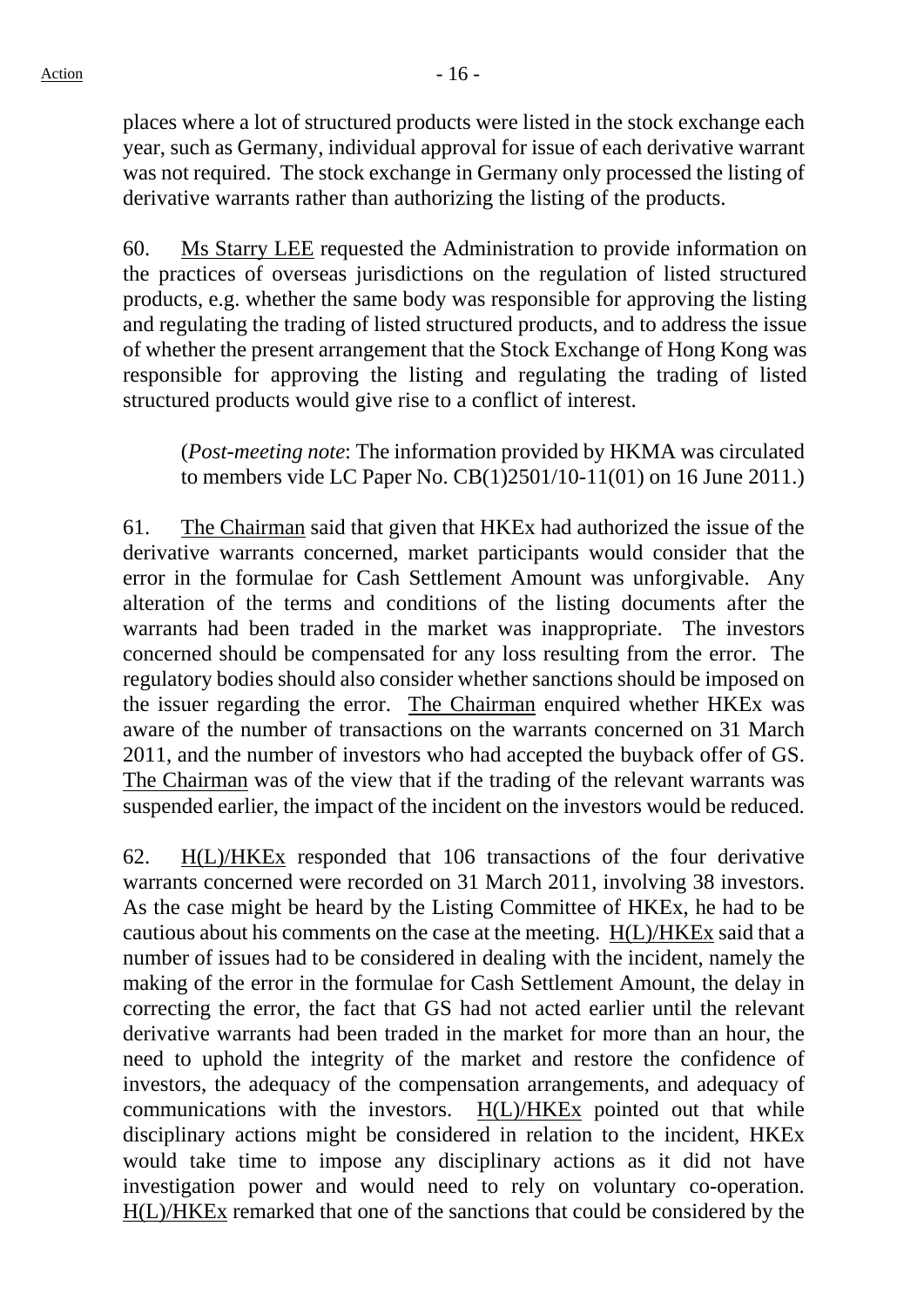Disciplinary Committee would be to deny GS the facilities of the market, and GS might be banned from issuing any warrants for a period of time or for good. Before disciplinary actions were considered, during the interim period assessment would be made as to whether GS was suitable for issuing any warrant, taking into account whether GS had an effective mechanism in the documentation for issuance of derivative warrants, identification of unusual trading of derivative warrants, communication with the HKEx and the investors, etc. Pending the outcome of GS's compensation proposals, assessment of the suitability of GS for issuance of derivative warrants would be undertaken.

63. Noting that GS had extended the deadline for acceptance of its buyback proposals to 27 May 2011, the Chairman remarked that the relevant Government bureau and organizations should help to co-ordinate the arrangements between GS and the investors. Pointing out that the Panel's discussion would focus on the policy for regulation of the issue and trading of derivative warrants, rather than on individual incidents, the Chairman said that the Government and the regulatory bodies concerned should regularly review and further improve the relevant arrangements, in view of the growing volume of derivative warrants listed and traded in the local stock market.

## *Motion moved by Mr James TO*

64. Mr James TO pointed out that investors would not normally hold the derivative warrants until the cash settlement deadline and the value of the warrants would change over time. Mr TO opined that GS's offer of buying back the warrants at the higher of 110% of a holder's acquisition cost and 110% of the offer price was unreasonable. Mr TO remarked that if the issuer was allowed to change the terms and conditions of the Warrant Instruments after the warrants were listed, the interests of the investors would not be protected. Mr TO moved the following motion, which was seconded by Mr KAM Nai-wai.

"本事務委員會不滿政府、證監會和港交所到現時為止的處理 方法。本事務委員會要求上述機構與相關發行人繼續商討合理 與公平的解決方案。"

#### (Translation)

That this Panel is not satisfied with the way in which the Government, SFC and HKEx have handled the matter so far, and requests the above authorities to continue the discussion with the relevant issuer for a reasonable and fair resolution.